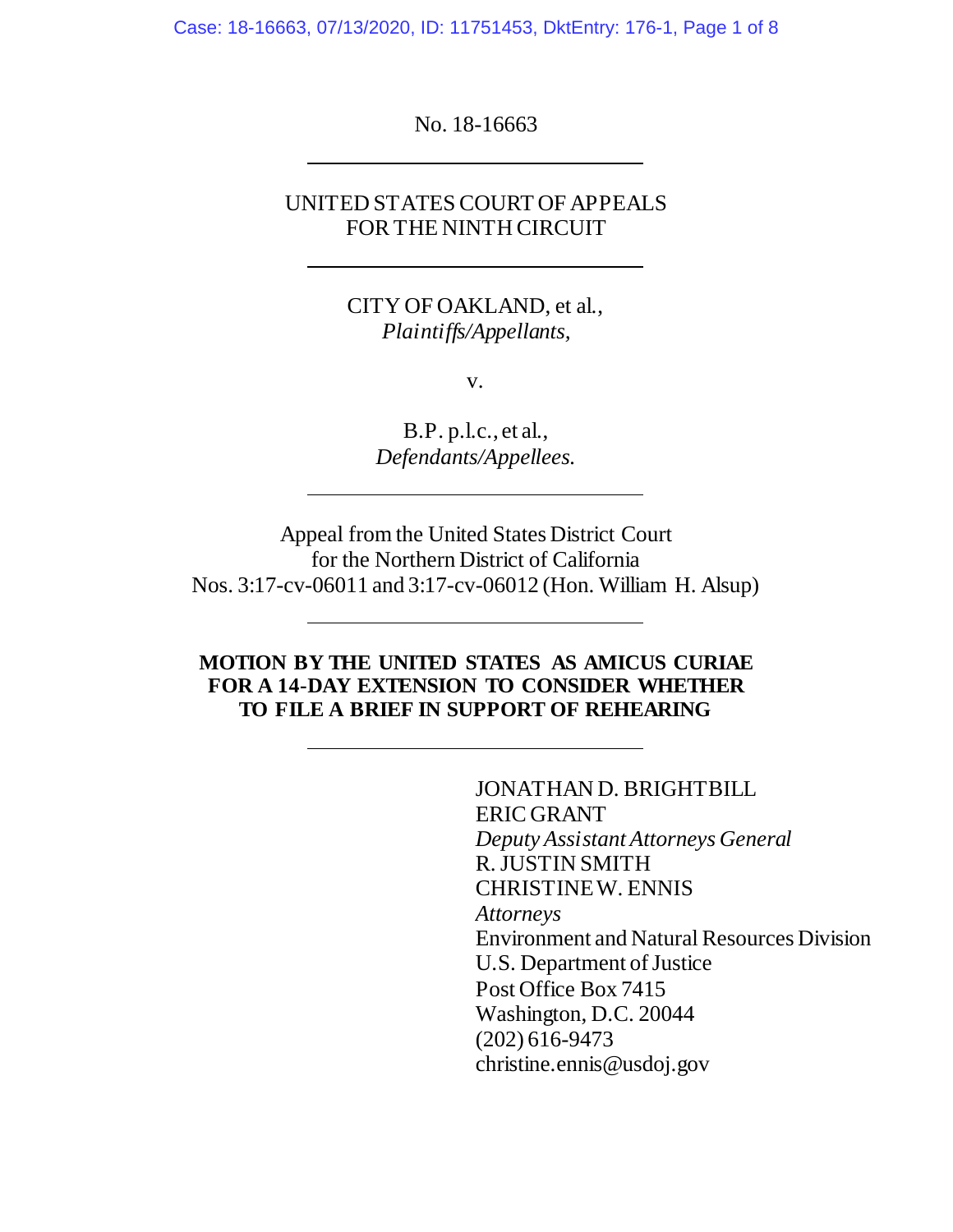### **INTRODUCTION**

Pursuant to Federal Rule of Appellate Procedure 26(b) and to Ninth Circuit Rule 31-2.2(b), the United States respectfully requests that this Court extend the deadline to file a brief as amicus curiae in support of the petition for rehearing filed on July 8, 2020 by Appellees BP p.l.c., Chevron Corporation, ConocoPhillips, Exxon Mobil Corporation, and Royal Dutch Shell PLC ("Energy Companies"). An extension would allow the United States to consider whether to participate as amicus curiae in support of rehearing and to file a brief as appropriate. The United States has a strong interest in the issues raised by the petition for rehearing. Consideration of the issues raised by the petition, several of which the United States has not previously addressed, will require more time than the current deadline permits. Defendants do not oppose this request. The United States contacted counsel for the Plaintiffs Cities of Oakland and San Francisco ("Cities"), who have not responded as of the time of filing.

#### **BACKGROUND**

The Cities sued in California state courts claiming violations of state nuisance law for climate-change related harms allegedly caused by the Energy Companies' production and sale of fossil fuels. The Energy Companies removed to the District Court for the Northern District of California on multiple grounds, including that claims are removable because they arise under federal common law, because federal

1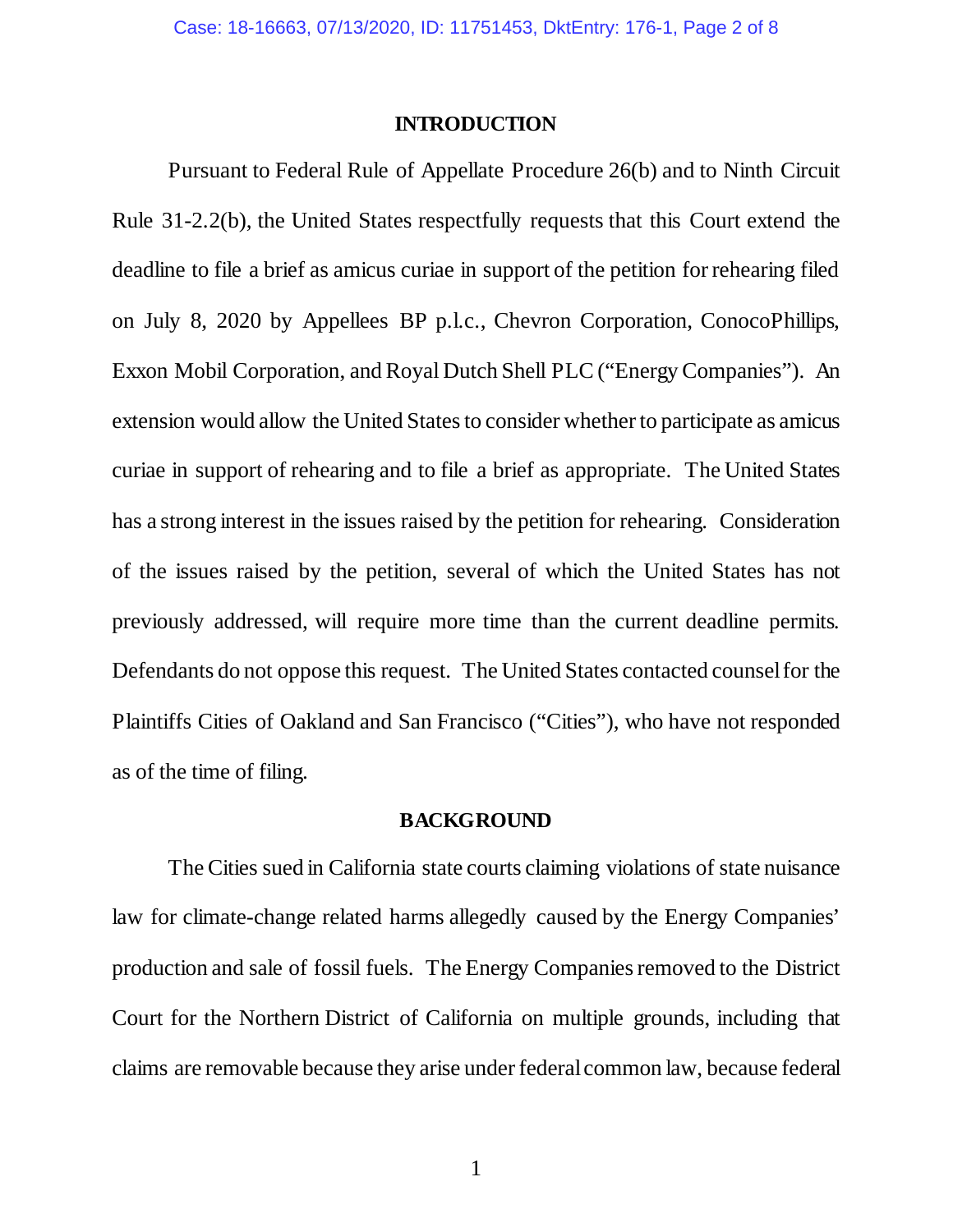#### Case: 18-16663, 07/13/2020, ID: 11751453, DktEntry: 176-1, Page 3 of 8

law is a necessary element of the Cities' state-law claims (the "*Grable* exception"), and because federal law completely preempts the Cities' state-law claims. The district court denied the Cities' motion for remand on the grounds that their claims arose under federal common law. The Cities then amended their complaint to add a federal common-law claim of nuisance. The district court then invited the United States' amicus participation, but only on the question of whether federal common law should afford the relief requested. *See* ECF No. 118 (Mar. 1, 2018). The United States filed an amicus brief arguing only that any federal common-law claims were displaced by the Clean Air Act ("CAA") and by Congress's foreign affairs and foreign commerce powers. The district court subsequently dismissed the complaint, holding that the Cities' claims were displaced by the CAA and by the foreign affairs power. *See* ECF No. 283 (June 25, 2018). The Cities appealed the district court's orders denying remand and dismissing the complaint.

On appeal, the United States filed an amicus brief in support of the Energy Companies arguing (among other points) that subject-matter jurisdiction existed in the district court at the time it dismissed the complaint because of the Cities' amendment of their complaint to add federal common law claims, thereby waiving any objection to the district court's order denying remand. The United States has never addressed the other arguments that the Energy Companies presented in their petition for rehearing in support of removal.

2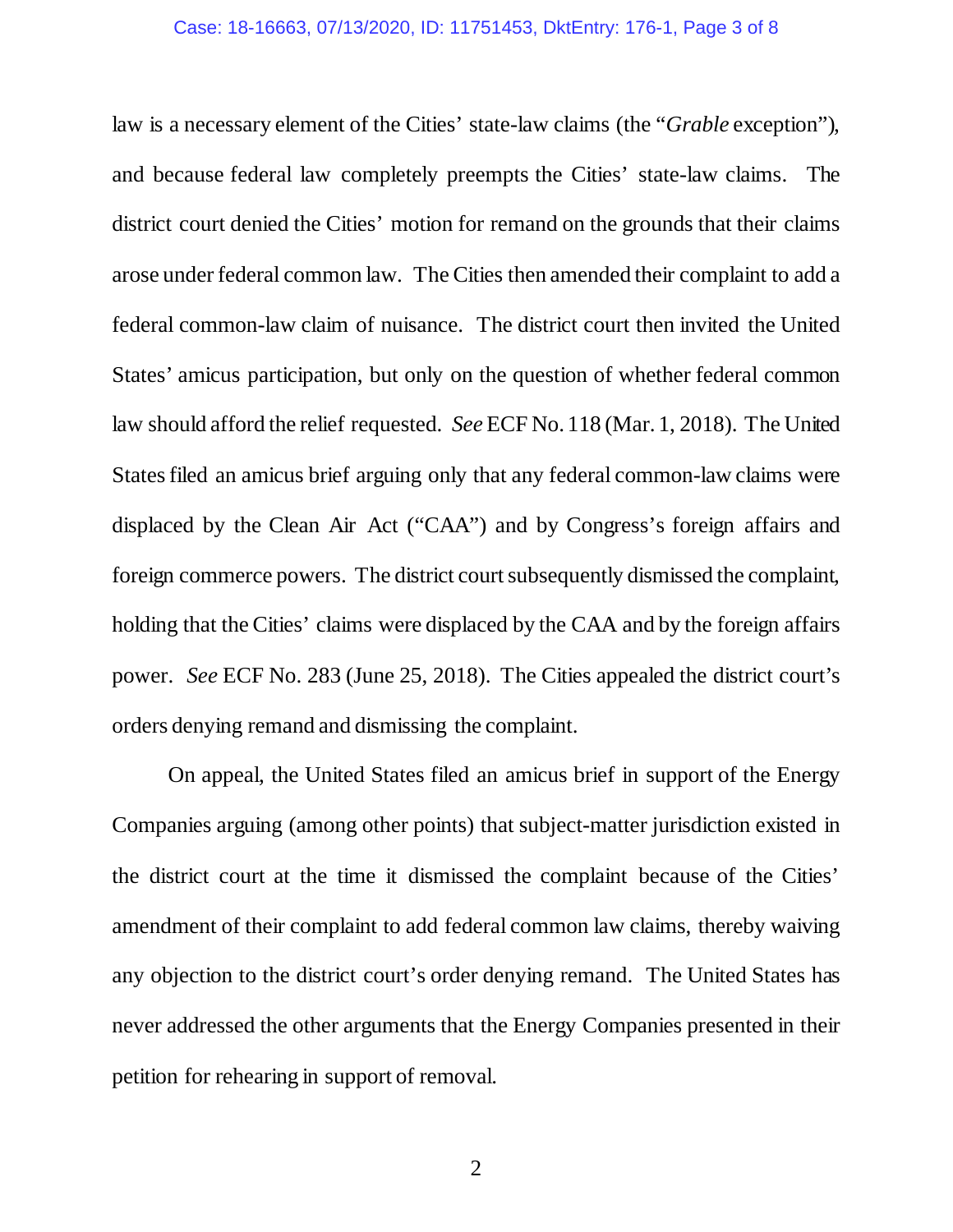On May 26, 2020, the panel issued a decision reversing the district court's determination that jurisdiction was appropriate in federal court because the claims properly arise under federal common law, and also determined that the Cities' claims are not subject to the *Grable* exception or completely preempted. The panel also held that the Cities had not waived their right to contest subject-matter jurisdiction. The panel remanded to the district court for consideration of the Energy Companies' other arguments in support of removal.

On July 8, 2020, after a one-month extension, the Energy Companies petitioned for both panel rehearing and rehearing en banc. The petition argues that the panel's decision created intra- and inter-circuit conflicts by not recognizing the Energy Companies' argument that removal is appropriate because the Cities' claims arise under federal common law, and by concluding that the Cities could continue to contest subject-matter jurisdiction after adding a federal common-law claim.

### **ARGUMENT**

Without extension, the deadline for an amicus curiae to file a brief in support of the Energy Companies' petition for rehearing would be July 20, 2020. *See* Fed. R. App. P. 29(b)(5); Cir. R. 29-2(e)(1); *cf.* Fed. R. App. P. 29(a)(2) (authorizing the United States to participate as amicus curiae "without the consent of the parties or leave of court"); Cir. R. 29-2(a) (same). Pursuant to Federal Rule of Appellate Procedure 26(b), the United States submits that the novel and complex nature of the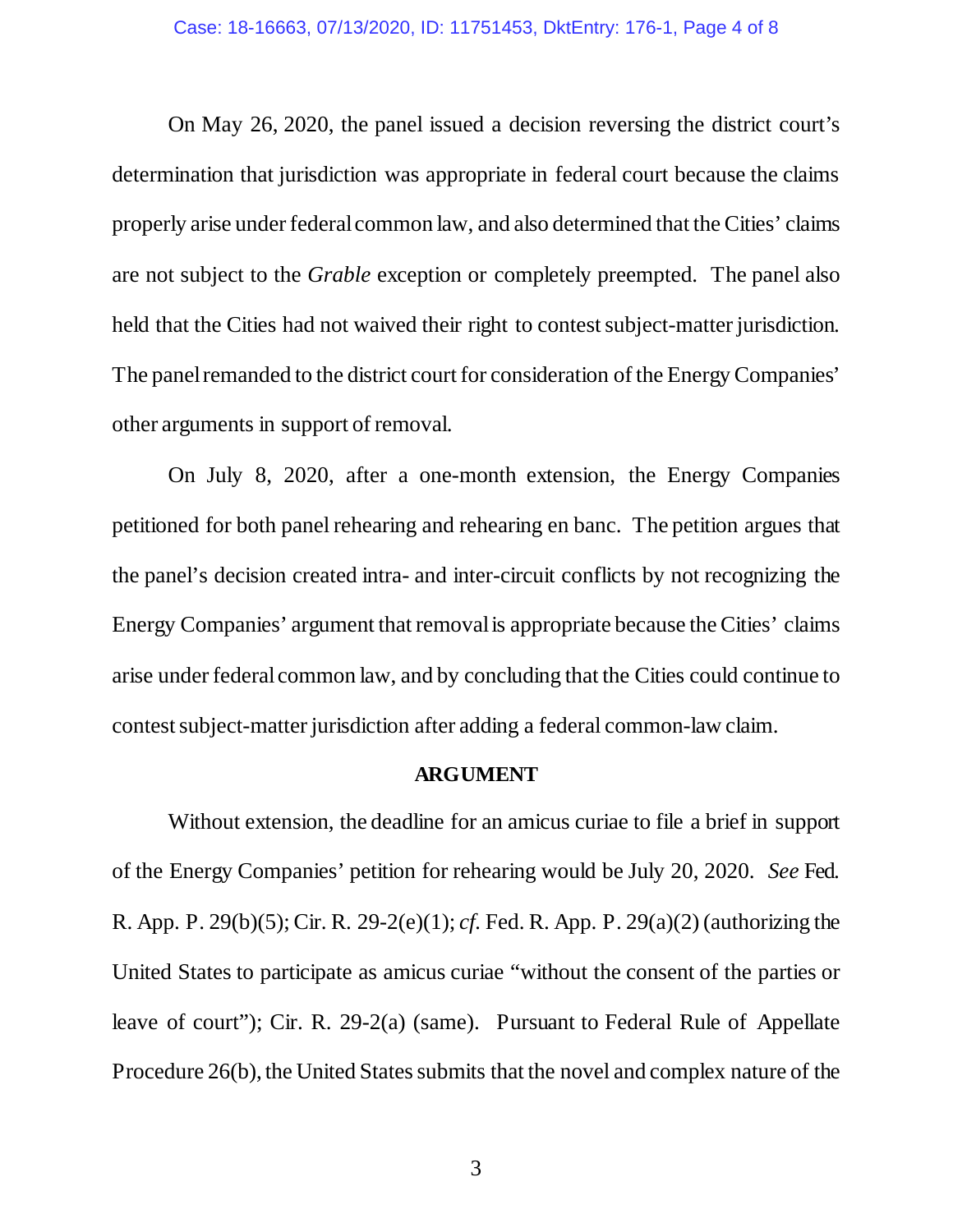#### Case: 18-16663, 07/13/2020, ID: 11751453, DktEntry: 176-1, Page 5 of 8

issues raised by the petition for rehearing constitutes good cause justifying an extension of the deadline to file as amicus curiae until August 3, 2020.

This case presents questions of federal law as to which the United States has a substantial interest. Domestically, the U.S. Environmental Protection Agency has primary responsibility, pursuant to a delegation from Congress, for administering certain programs under the CAA, including decisions involving the regulation of greenhouse gas emissions. Internationally, the Executive Branch engages in important and complex questions of diplomacy and foreign affairs relating to climate change. The United States has affirmed these interests by participating as amicusin the district court and in written and oral presentation before the panel. With leave of the Court, the United States respectfully seeks an extension to consider further amicus participation in support of the Energy Companies' recently filed petition for rehearing.

The United States has proceeded diligently to determine whether to participate as amicus curiae in this action. This case presents novel and complex issues as to the interpretation and application of the CAA, as well as other legal questions to which the United States has a substantial interest, including whether and how these claims are appropriately heard in federal court. The decision regarding whether to participate as amicus curiae at the petition for rehearing stage is made by the Solicitor General of the United States, *see* 28 C.F.R. § 0.21, and requires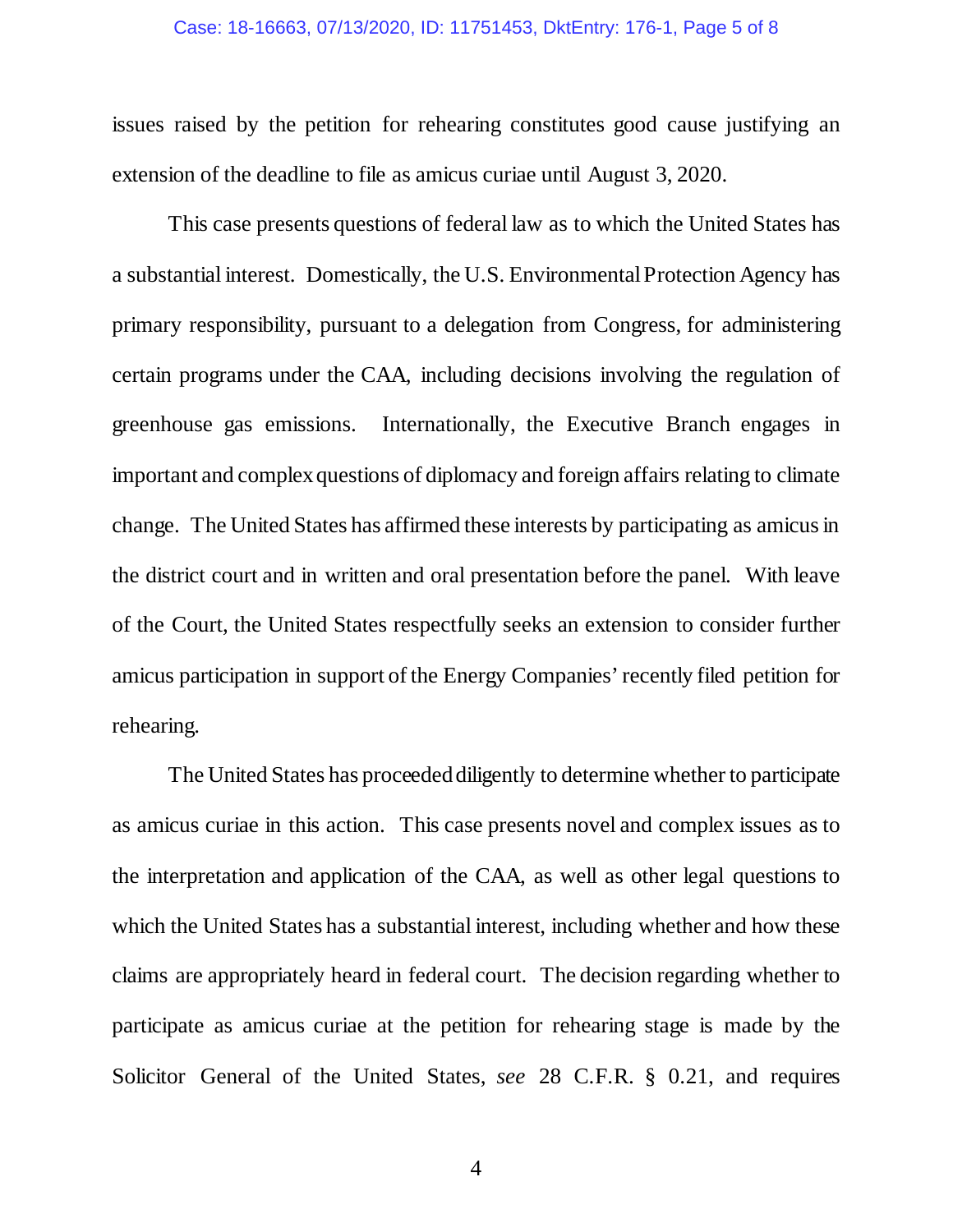#### Case: 18-16663, 07/13/2020, ID: 11751453, DktEntry: 176-1, Page 6 of 8

consultation and coordination between the U.S. Department of Justice and interested client agencies. In addition to the waiver argument that the United States has previously presented to this Court, the panel decision and petition for rehearing also advance arguments that the United States is considering but has not previously addressed. Consequently, the coordination and decision-making needed will take more time than permitted by the current deadline of July 20, 2020.

For the foregoing reasons, the United States respectfully requests an additional 14 days to consider whether to participate as amicus curiae in support of the petition for rehearing. This time is necessary for the Office of the Solicitor General to complete this process and for undersigned counsel to complete preparation of a brief, if authorized. If the Solicitor General authorizes participation in support of the petition for rehearing, the United States will file any such brief by August 3, 2020.

Under Federal Rules of Appellate Procedure 40(a)(3) and 35(e), this Court will not ordinarily grant a petition for panel rehearing or rehearing en banc without giving the other side an opportunity to respond. *See also* Cir. R. 40-1 and 35-2. The requested 14-day extension should not materially delay this Court's decision on the petition. At the Court's discretion, it could also provide the Cities with an opportunity to respond to the petition as well as to any filing by the United States.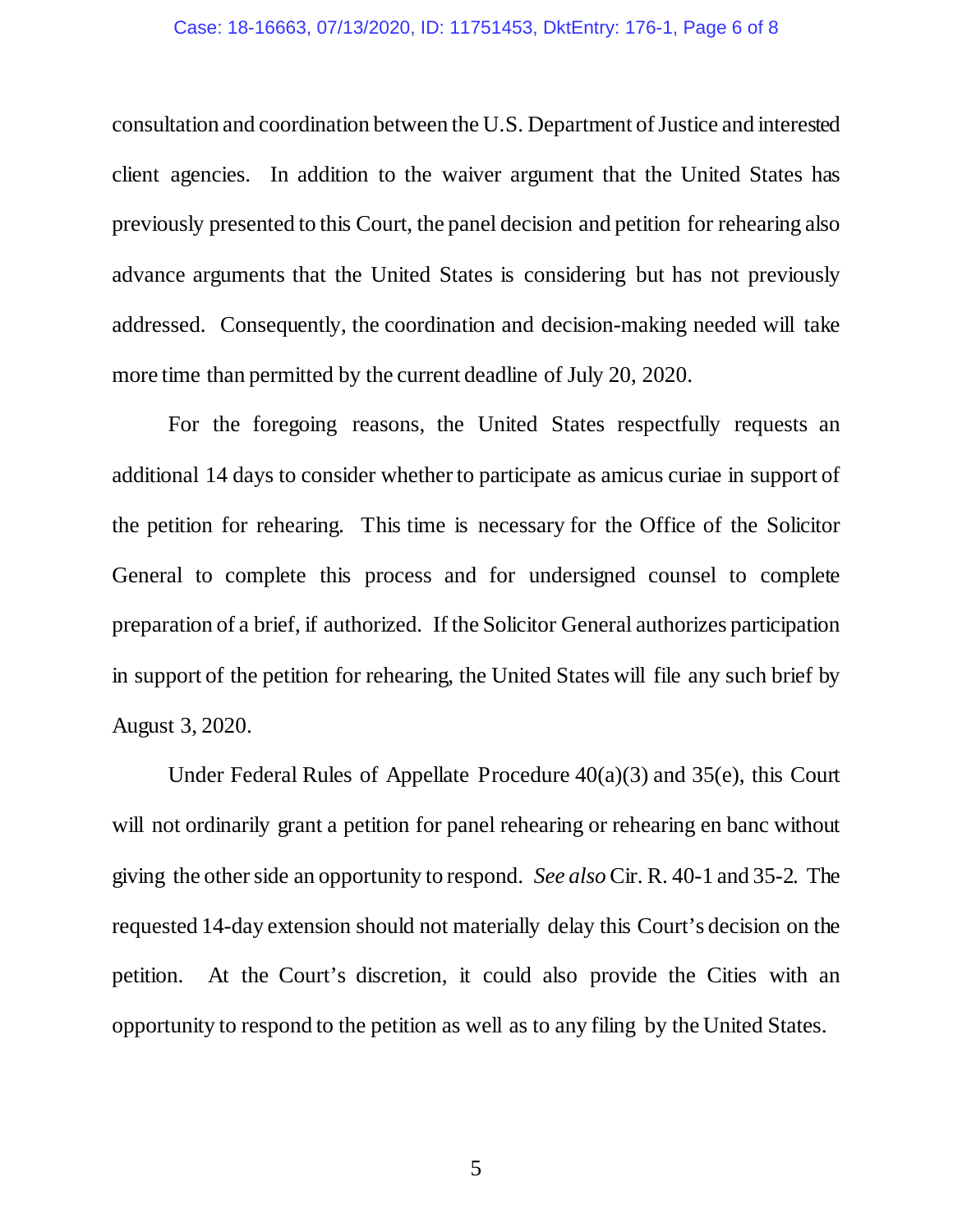Defendants do not oppose this motion. Plaintiffs did not respond to the United

States' request for their position prior to filing this motion.

## **CONCLUSION**

This Court should grant the United States a 14-day extension of the time to file any brief as amicus curiae in support of the Energy Companies' petition for rehearing.

Dated: July 13, 2020.

Respectfully submitted,

s/ Christine W. Ennis JONATHAN D. BRIGHTBILL ERIC GRANT *Deputy Assistant Attorneys General* R. JUSTIN SMITH CHRISTINE W. ENNIS *Attorneys* Environment and Natural Resources Division U.S. Department of Justice

Counsel for Amicus Curiae United States of America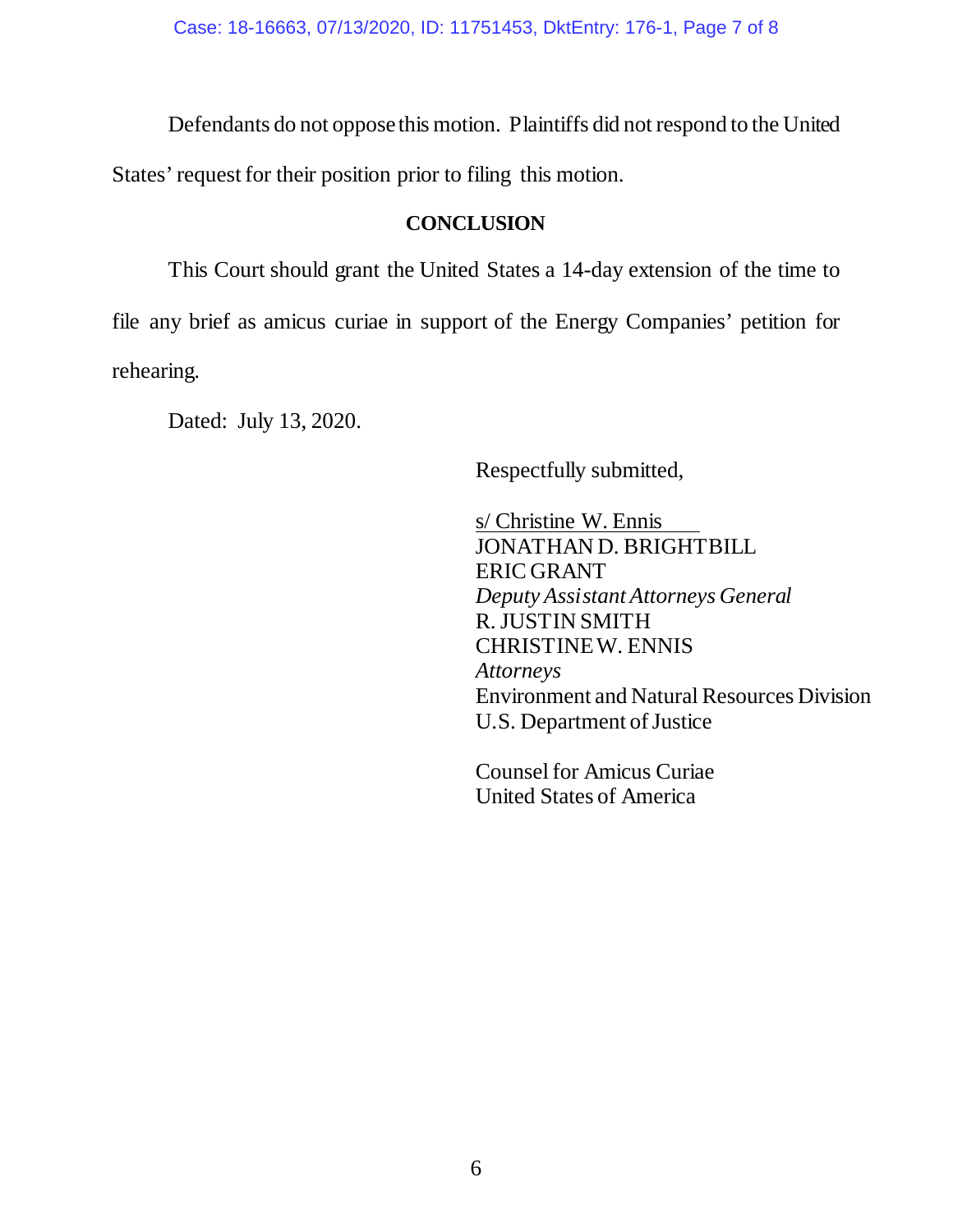# **CERTIFICATE OF COMPLIANCE**

1. This document complies with the type-volume limit of Federal Rule of Appellate Procedure 27(d)(2)(A) and Ninth Circuit Rule 29-2(c)(2) because, excluding the parts of the document exempted by Federal Rule of Appellate Procedure 32(f), this document contains 1,226 words.

2. This document complies with the typeface requirements of Federal Rule of Appellate Procedure 32(a)(5) and the type-style requirements of Federal Rule of Appellate Procedure 32(a)(6) because this document has been prepared in a proportionally spaced typeface using Microsoft Word 2016 in 14-point Times New Roman font.

> s/ Christine W. Ennis CHRISTINE W. ENNIS

Counsel for Amicus Curiae United States of America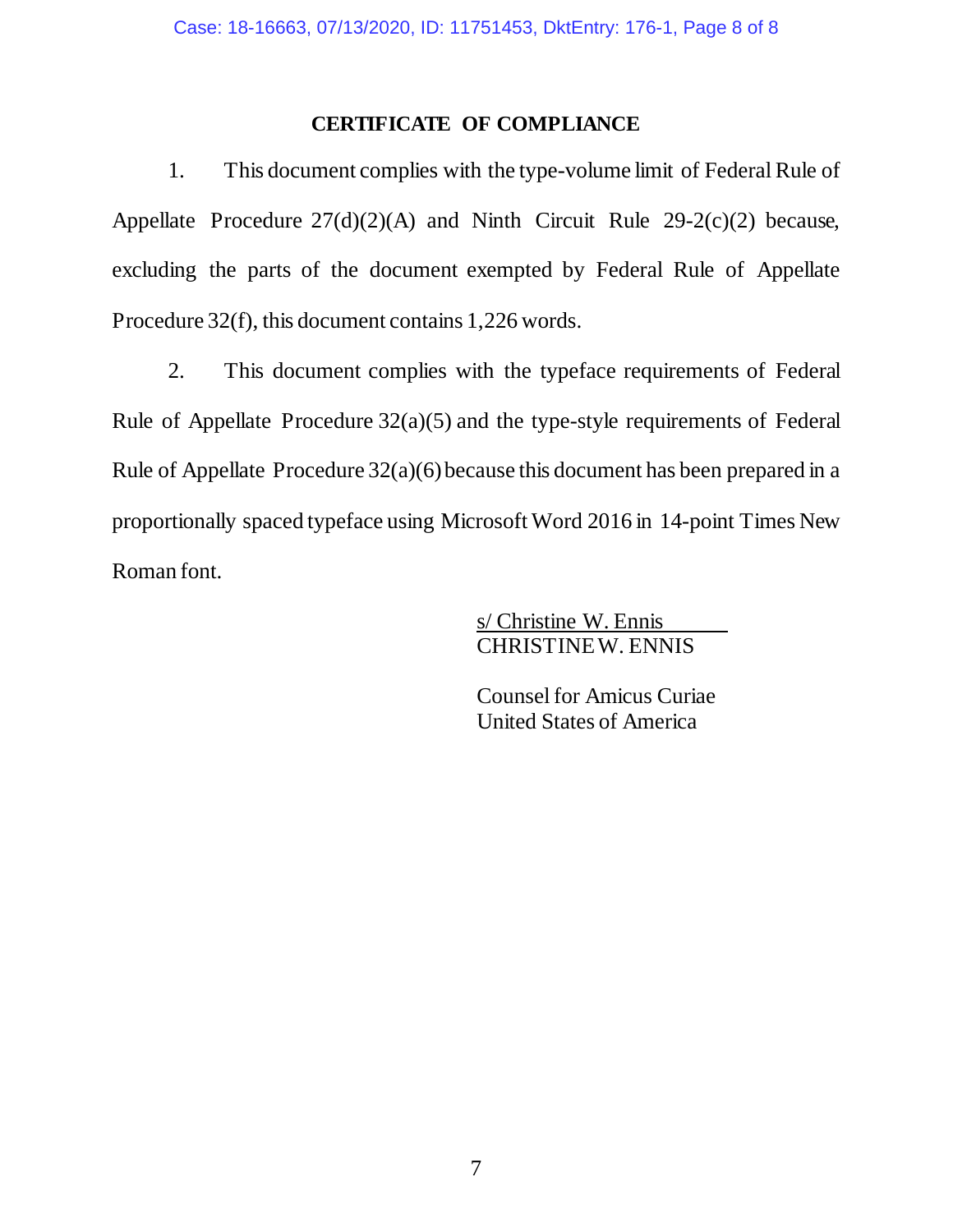Case: 18-16663, 07/13/2020, ID: 11751453, DktEntry: 176-2, Page 1 of 3

No. 18-16663

# UNITED STATES COURT OF APPEALS FOR THE NINTH CIRCUIT

CITY OF OAKLAND, et al., *Plaintiffs/Appellants,*

v.

B.P. p.l.c., et al., *Defendants/Appellees.*

Appeal from the United States District Court for the Northern District of California Nos. 3:17-cv-06011 and 3:17-cv-06012 (Hon. William H. Alsup)

**DECLARATION BY CHRISTINE W. ENNIS IN SUPPORT OF MOTION OF UNITED STATES AS AMICUS CURIAE FOR A 14-DAY EXTENSION TO CONSIDER WHETHER TO FILE A BRIEF IN SUPPORT OF REHEARING**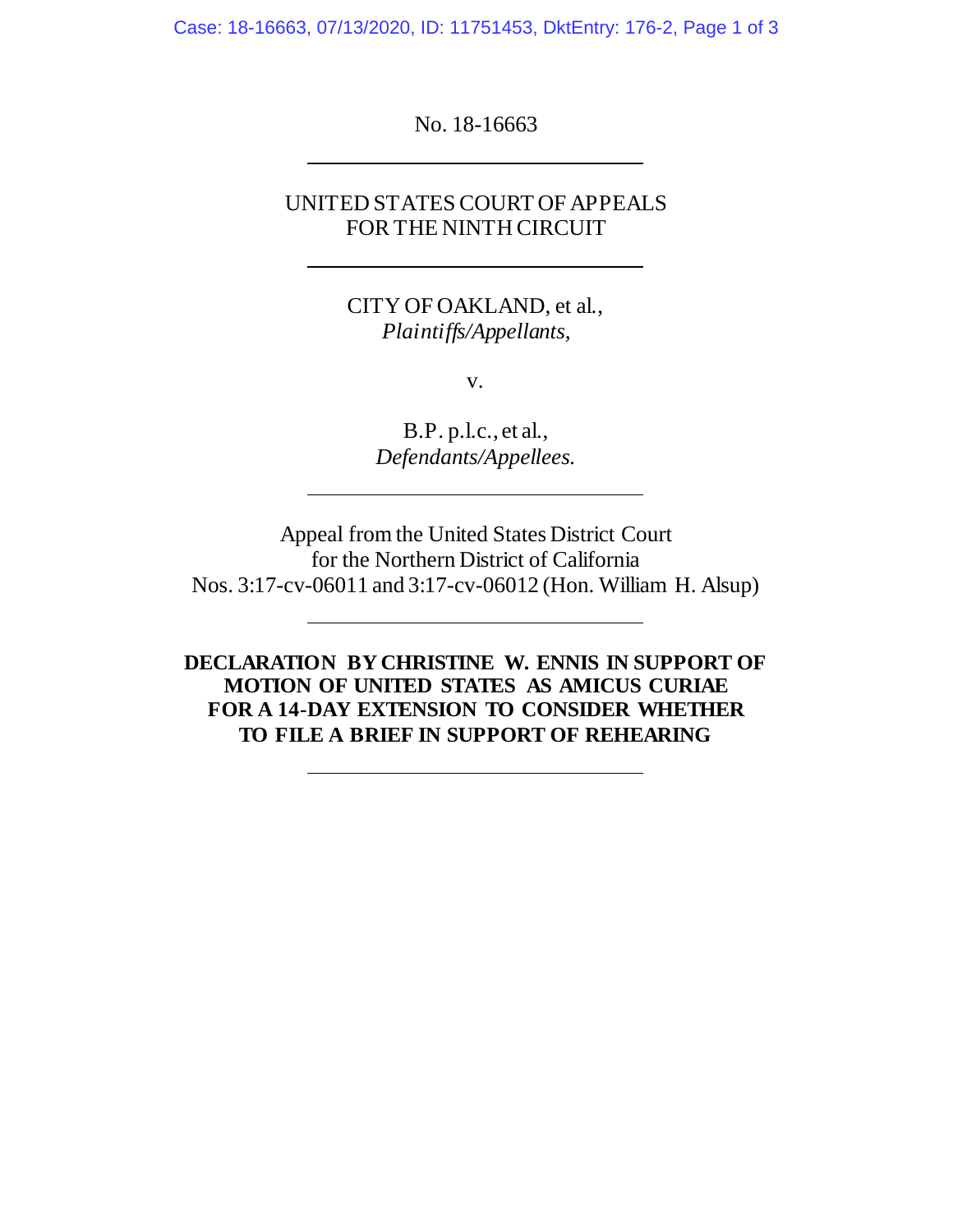I, Christine W. Ennis, declare as follows:

1. I am attorney with the Environment and Natural Resources Division of the United States Department of Justice, and I represent the United States as amicus curiae in this action. I am competent to testify to the matters in this declaration, and if called to do so, could and would so testify.

2. On July 8, 2020, Defendants filed their Petition for Panel Rehearing and/or Rehearing En Banc.

3. Under Federal Rule of Appellate Procedure 29(b)(5) and Ninth Circuit Rule 29-2(e)(1), a brief by amicus curiae in support of the petition for rehearing is due on July 20, 2020.

4. The United States requests a 14-day extension of time in which to consider and file any amicus brief in support of the petition for rehearing, up to and including Monday, August 3, 2020.

5. There is good cause to extend the deadline for filing an amicus brief in support of a petition for rehearing. The petition for rehearing raises issues that are novel and complex. The United States' consideration of the issues raised by the petition, severalof which the United States has not previously addressed, will require more time than the current deadline permits. The requested extension is necessary to allow for consultation and coordination with interested federal agencies and for the Office of the Solicitor General to determine whether to participate at this stage.

1